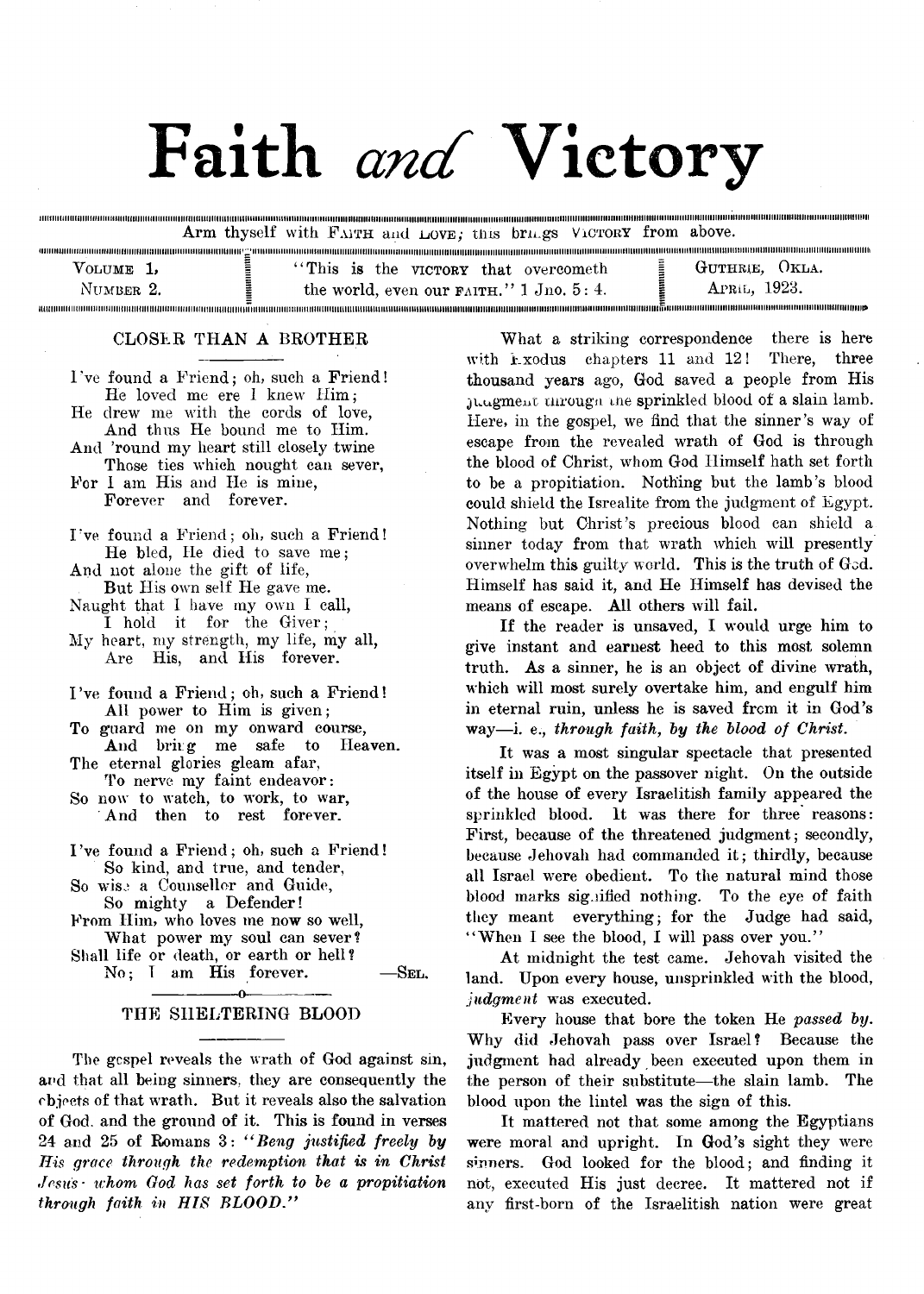**sinners. God saw the sprinkled blood outside, and therefore passed them by. The blood, or the absence of it, made all the difference, and guided the Lord in His acts that night. The time of judgment had come, and wherever the blood was not, the judgment was poured out.**

**These are solemn realities, recorded in the book of God for the warning and instruction of sinners in this world now. God's principles do not change; the ground on which He saves a sinner from judgment today, is the same as that on which He saved the sinner then.**

**From the pages of sacred writ, the work of Jesus rises before us in all its divine and solitary grandeur as the only way, of salvation from the judgment of God. This lost world is shut up to it; there is salvation in naught besides. In man's creeds, good works and human righteousness count for a great deal; but in God's estimation, as a means of salvation, they stand for nothing. He knows only one way** whereby we can be saved, and that is, *through faith in Christ, whose Mood has atoned for sin.*

**This is a note that the Spirit is never weary of striking. It sounds throughout the entire New Testament, in which is recorded the history of that blessed God-man who took the sinner's place at the cross; while the Old Testament abounds with prophecies, shadows and symbols of the same glorious Person, the promised Deliverer and Savior of men. But this could not be otherwise; for, in the counsels of God from everlasting, the redemption of the sinner was to be by blood, arid that, the blood of the Son of God. It is not singular, therefore, that in God's communication to men, all through the Old Testament history, He should continually point forward by type and by figure to the coming of the One in whose wonderful work God Himself should rest, and the sinner find salvation.**

**Why, as early as Gen. 3, we find Him teaching that-a** *naked* **sinner could not be** *clothed,* **except through death, for He dresses fallen Adam and his wife in** skins taken from animals which He must Himself have slain. And, in chapter 4, we see Abel *appropriated* **God's way. He sought a way of approach to God, and found it, and was accepted too, through the blood-shedding of a sinless substitute; while, toward the end of the book of God, the Spirit sounds as it were a final warning to a world only too ready to give up God's way of salvation for one of its own, in these solemn words, " WITHOUT SHEDDING OF** BLOOD IS NO **REMISSION**" (Heb. 9: 22).

**Reader, are you sheltered beneath the blood of** Christ? **—W. H. S.** 

**There is a transformation of the Passover into the Lord's Supper, because the underlying truth in both is the same, (1 Cor. 5: 7-8). Both the Passover and the Supper are memorials of redemption wrought for the recipients, (Ex. 12: 13-14; 1 Cor. 11: 23-29). Both the partaking of the Passover and the partaking** of the Supper say the same thing—the one eating **and drinking is a partaker of the blessings procured by the redemption typified, (1 Cor. 10: 16-18). In each case the leaven of evil, of sin is persumed to have been put away, so that the one eating and drinking unworthily acts a lie and eats and drinks** "*judgment unto himself,"* (Ex. 12: 15; 1 Cor. 11: 27-29). Both the blood of the Passover lamb and **27-29). Both the blood of the Passover Iamb and** the wine of the Lord's Supper point to the same thing—the shed blood of Christ. —**R**. J. HEAD.  $t^{\text{hing}}$ —the shed blood of Christ.

## **---------------o--------------- THE CHURCH**

**We do not see the Church as some do, making law out of things in a Pharisee manner,—making the outside white in order to show the Church,-—but we do believe that as souls yield and submit to God and are filled more and more with His righteousness that the outside will adorn the doctrine of Christ. I understand we are not to be lords over God's heritage, but examples to the flock, in showing an unfeigned faith and love for God and for souls.**

**We find that many members of the body of Christ are very weak, ignorant and out of the way, crushed and bruised by the hand of Satan and false teachers. They need much teaching with compassion,** love, lorgsuffering and bearing to bring them to a **knowledge of the truth as it is in Jesus, that they may be strong in Him. On the other hand we find many that have a head knowledge of the Church, can tell you all about it, have the outside white, but their inward parts are full of contention, strife and oftimes wickedness, and by their carnal words and ways crush and kill many of God's little ones. O, dear Brethren, we need to call on God for wisdom, as did Solomon, that we might teach Thy people, so great a people. Oh, that we as ambassadors of Christ might learn the lesson of the need of suffering for and with God's vanity loving creation, that they might see Jesus and turn away from the vanities of earth and have life from heaven in their souls, and that they might have it more abundantly.**

**It occurs to us that the Scripture found in Isaiah, fourth chapter, applies to this day. It reads: " And in that day seven women shall take hold of one man, saying, We will eat our own bread, and wear our own apparel; only let us be called by thv name, to take away our reproach." Their bread is their doctrines and laws; their clothing is their white-washed**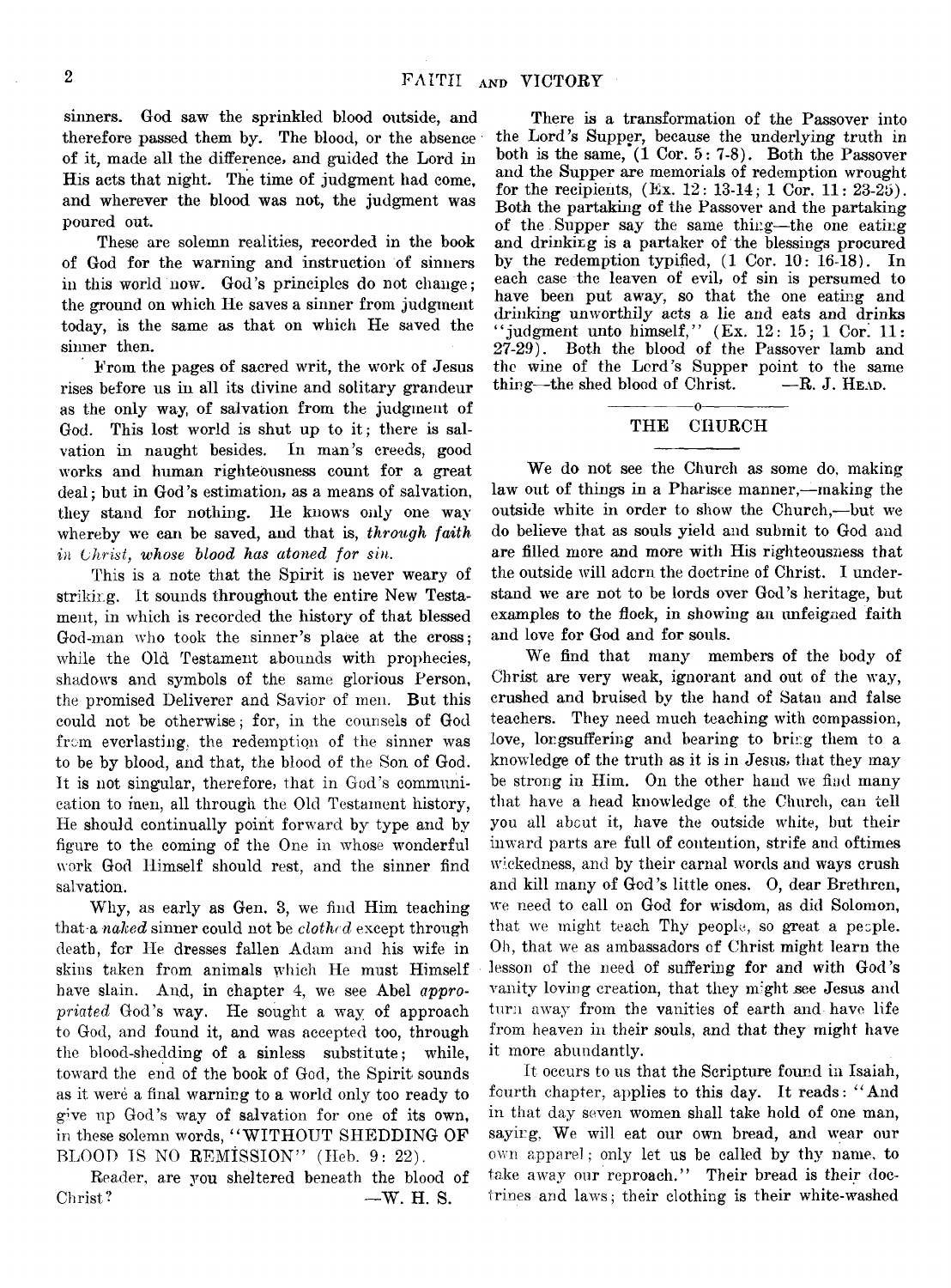**appearance. They must have the name and be called Church of God so that men cannot say they are surnamed wrong, and in this way do away with the reproach of the opinions of men. Dear Brethren, Church of God is the proper name, and constitutes all of those that are born of the Spirit of Christ and continue in His goodness, of which Christ is the head, the Governor, and we members in particular. But often we find those who make the most fuss about the name are very carnal and filled with self, eating their own bread, wearing their own clothes, but must have the name to take away their reproach, trying to force people to believe because they have the name they are** it. O, Brethren, Jesus does not judge after seeing **of the eye, nor after the hearing of the ear, but He jiu'g s righteous judgment, looking right down into your heart. He knows whether your heart is filled with perfect love which is strength from above, or whether it is filled with doctrines and law which is the strength of sin. " For where no law is, there is no transgression."**

**Jesus came to fulfill the law and if you are** vidded to Him and His Spirit lives within, He will **be a law unto you and lead you forth as His son, and as you continue in His goodness you will continue to be a member of His Body, the Church of God. The Church of God truly is not made by men making laws and binding a collection of doctrines on souls, but it is composed of individuals that are born of the Spirit of God and continue to walk in Christ as they have received Him. They flow together and are held together by the workings of the Spirit of Christ Jesus, who is the head of the Body, the Church, and we, Brethren, are just stones in the building (not** builders). "In whom ye also are builded together **for an habitation of God through the Spirit" (Eph. 2: 22).**

**So, Brethren, let us go forth without the camp bearing His reproach, fellowshipping the sufferings of Jesus who endured such contradiction of sinners against Himself, lest we be wearied and faint in our minds, for we are heirs with Christ if so be that we suffer with Him. that we might also be glorified together and enter into the joys of the Lord.**

With much holy love. **FRED PRUITT.** 

## **-------------- o--------------- REAPING TIME**

**Christianity is being placed on trial in a very peculiar manner in this last stage of time. Forms of godliness without vital godliness are holding the great masses of humanity under their blighting influences. The spirit of the age has made the nations drunken and war-mad.**

**Notwithstanding the fact that almost every home in every Christian country has one or more copies of the Bible, the huge masses are still " lovers of pleasure more than lovers of God." They have declared in the face of plain truth: " We must, and will, have carnal pleasures regardless of the cost. We must dance, we must go to the play-houses of recreation; we must have our wine and beer." They have in effect said to God: ' ' The path you have marked out for us is too narrow, and we will not walk in it. Your Son's example and teaching means too much** of a sacrifice, and we will not follow Him. **pleasures and indulgences you deny us are harmless and innocent, and we will not abstain from them. The plain, simple and modest apparel you prescribe for us to wear does not suit our taste nor the spirit and customs of our day, and we will not be governed by your instructions on dress: we must have our geld a:;d diamonds and pearls, and we must exhibit our personal charms to advantage. You have made us beautiful, and we want our companions to see and admire cur beauty. Our pastors and their wives and daughters are good Christians and they do these things. God is too good to send any one to hell on account of this innocent indulgence." And thus the matter is dismissed, and the professed church goes hand in hand with the world.** *But***—Is God going to let them go? Let us see.**

**What may we suppose God would do with any people who chose the path of carnal pleasure in preference to His way? He would give them full measure. To sow- to the flesh means a harvest of corruption. To sow to the wind means to reap the whirl-wind. The lust for carnal pleasure leads to the lust for money, power and war. When people become pleasure-loving and effeminate, they either must reform or be destroyed. This is what happened to the ante-diluvian world, Sodom, Babylon and Rome; and it has, in some measure at least overtaken the kingdoms of the world at this time. God is saying to the nations, including America, " You decided to follow after carnal things, and you are getting them in full measure." And the end of all things** is not yet.

**So, dear readers of the Faith and Victory, in these trying times let us who are Christians be true to God and His eternal truth. There may be even greater trials in store for us, such as have overtaken the Christians in times past. " Blessed is he that watcheth, and keepeth his garments, lest he walk naked, and they see his shame" (Rev. 16: 15).**

**—W. A. Shaffer.**

**It is good for a man to go through all the chambers of his soul and to take the light of God's Word with him, and open all closets, all drawers, all corners, all secret places, and see what there is that ought to be cleaned out.—Sel.**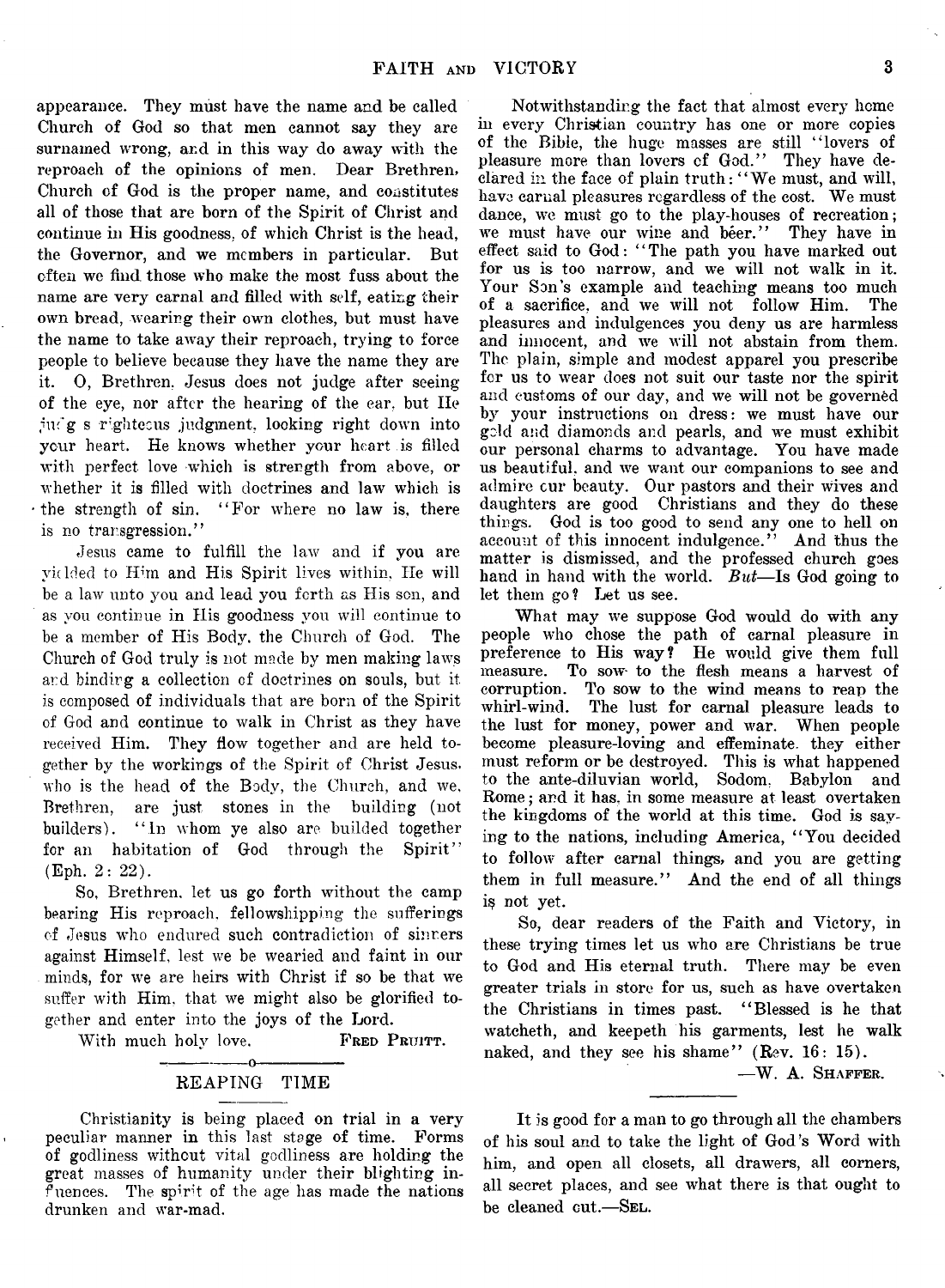## **FAITH AND VICTORY**

**FAITH and VICTORY is published and sent out in the interest of Jesus to His little flock scattered abroad, by yielded members of His Body at Faith Publishing House.**

**Faith and Victory will be sent free of charge to all who ask for it, as often as God permits by leading, blessing and supplying.**

**(There will be no charges ever made against you for Faith and Victory.) Address:**

### **FAITH PUBLISHING HOUSE,**

#### **611 W . Mansur St., Guthrie, Okla.** tmiiiiiiimmiimitiiiiimiiimiimmitiiimmiiiimiiiiiiiimiiiimimiitiiiiJiimimiiiiimimimiimi

**We thank God for His love and tender care over us since the last Faith and Victory was put in the mails. Truly we have much to praise Him for when we consider Jesus and His atoning blood, which opens the way into the holiest of holies.**

\* \* \*

**The Lord gave us a precious meeting at the County Jail Sunday morning, and it was plain to be seen that the Holy Ghost was doing His office work. Four or five held up their hands desiring prayer, and one dear man came and knelt by the bars and sobbed and cried for mercy until God forgave his sins and saved his soul.. He arose with his face aglow with the joys of salvation, praise the Lord. These are precious souls for whom Christ died to save. Pray for them.**

*\* \** \*

**The man that is finding a life here, and the man that is finding and receiving life from above, will not long walk together.**

\* \* \*

**The Lord has been greatly blessing our souls and in many ways showing His approval on the publishing work, and we ask all of you to continue to pray for us that we keep filled with His love and heed His voice.**

**#** *\* \**

**Solomon, the wise man, said, " Eat thou not the bread of him that hath an evil eye, neither desire his dainty meats: For as he thinketh in his heart, so is he: Eat and drink, saith he to thee; but his heart is not with thee" (Prov. 23: 6-7).**

**It seems easy to fool people that want to be fooled, that the self life might live. Paul says, " Though ye have ten thousand instructors in Christ, yet, not many fathers."**

• *\* \**

*A* **naturally good man in error is a dangerous man. It is a great deal easier for a naturally good man to be self-righteous than one otherwise empowered. Self-righteous clothing is as filthy rags to the Lord. Jesus said to the self-righteous Pharisees that the publicans and harlots would go into the kingdom of God before them. Why? because John came in the wav of righteousness and they believed him. (Matt. 211 31, 32).**

**In the Scriptures we find these words, " Be ye holy, for I am holy." We are holy, dear pilgrims, because of faith\*in the innocent holy blood of Jesus cleansing us from sin, and when the Father sees the holy blood of Jesus covering us He reckons us holy and passes over us, not because of our righteousness, but because of the holy blood of Jesus. We are made the righteousness of God in Him.**

**Many today have a zeal for God but not according to knowledge, for as Paul spoke of the Israelites so it might well be said today/ ' For they being ignorant of God's righteousness and going about to establish their own righteousness, have not submitted themselves to the righteousness of God" (Rom. 10: 3). " For Christ is the end of the law for righteousness to everyone that believeth."**

**Many dear souls today strive and contend about the doctrines and commandments of Jesus and the Apostles in such a way as to make law out of them in a Pharisee manner, and hold a " holier than thcu" attitude toward others that see the holy blood of Jesus covering them, and are rejoicing greatly in the God of their salvation.**

**Dear Brethren, Paul says that the " strength of sin is the law." The carnal, fleshly man desires law and becomes self-righteous in keeping what he calls** the commandments of God. Paul says, "For the **kingdom of God is not meat and drink; but righteousness and peace and joy in the Holy Ghost" (Romans 14: 17). And again in Gal. 2: 21, he says,** "I do not frustrate the grace of God: for if right**eousness come by the law. then Christ is dead in** vain.'' Brethren, it is by being filled with the life **of God, which is love, that will put on immortality, that will inherit a glorified body, and love is the fulfilling of the law.**

**Some may say that Paul was referring to the Mosaic law. Yes, but dear Brethren, law is law no matter where you get it, and if we justify ourselves in keeping law we leave the holy blood of Christ out. Jesus says. " If ye** *love* **me, keep my commandments." So those who are covered by the '•••rocey.t holy blood of Jesus and filled with divine love are led forth by the Spirit of God and keep His**

**commandments because they love Him.**<br>Yours for His glory. FRED PRUITT. Yours for His glory,

*\* '* # \* **" The** *full soul* **loatheth an honeycomb; but to the** *hungry sonl* every bitter thing is sweet" (Prov. 27:7).

**" Faithful are the wounds of a friend; but the** kisses of an enemy are deceitful" (Prov. 27: 6).

**" Open rebuke is better than secret love." (Prov. 27: 5). # \* \***

**" Be patient therefore, brethren, unto the coming of the Lord. Behold, the husbandman waiteth for the rrec'crs fruit of the earth, and hath long patience for it. until he receive the early and latter rain. Be ye rise patient; stablish your hearts: for the coming of the Lord draweth nigh" (James 5: 7, 8).**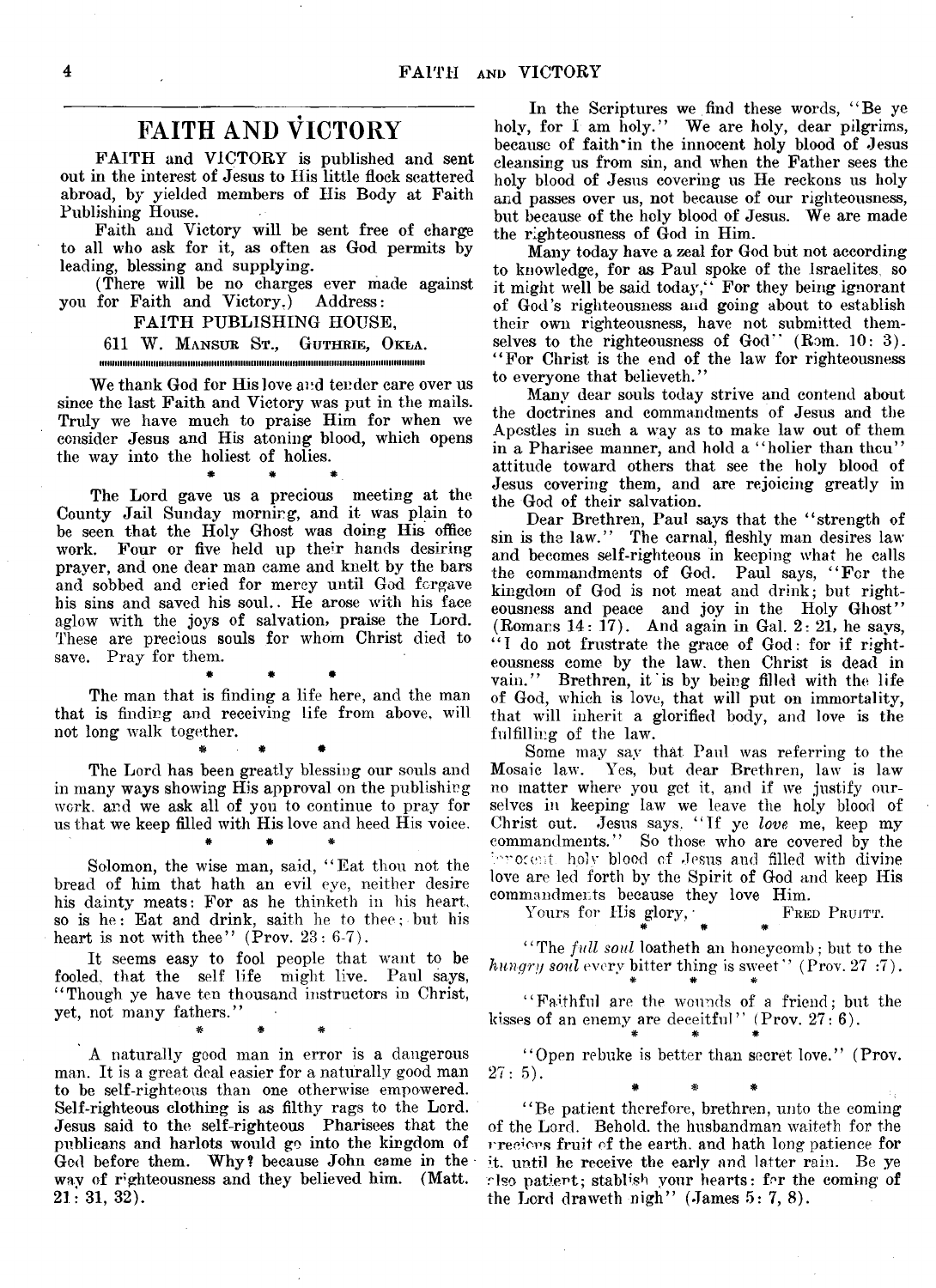## **CORRESPONDENCE**

**Des Moines, Iowa.—Dear ones in Christ Jesus. We send you greetings tomgnt. The little paper came yesterday and we were pleased to get it and noted with joy the different ''ring" it gave out, and we surely pray God to keep you filled wth the Holy Spirit that you may be led in all things in a way that will please God. It seems there are so many tricks Satan has to deceive and lead astray and thereby destroy the children cf God, that our souls are crying mightily to God that this little sheet be kept clean** and sweet, carrying forth the tender love and com**passion of our Savior, yet at the same time having the firmness and decision He dsplayed.**

**I want to ask your prayers in our behalf, especially for wife who is very poorly in body. May God bless your efforts in sending forth this paper in the Bible way is our prayer.**

Your saved brother, GEO. R. BURGESS.

**O ( >**

**Decaturville, Mo.—Dear Brethren: I received the little paper sent me and pray that it may be a victor for the cause of Christ. I have been a Mis**sionary Baptist minister for twenty-three years. **have always believed that James the fifth chapter sh'iilcl be practiced, and praise the Lord, the day has come when the people realize the great need of getting back in the old paths, and contending for the faith that was once delivered to the saints.**

**The good Lord in His mercy has been visiting us with manifestations of His great power to heal. He has just healed my wife of a bad lung trouble, and a reighbor lady was healed of pneumonia when her folks had given up all hopes. She was healed instantly. She wanted to get out of bed and walk. The Lord is greatly to be praised for His wonderful promises, for what He has premised He is able and faithful to** Others also have been healed here. I am **writing this to magnify the Lord and to encourage the fa'th of those who read it.**

## $J$ As. A. McGUIRE.

**o o o Grand Valley, Colo.—Dear Brethren cf Faith Pub. House: I received your letter and have read** it with much interest. I feel sure that one of the **great** needs of the times is spiritual liberty. I have great needs of the times is spiritual liberty **traveled from Idaho to Maine, from. Canada to Fla., and have visited the churches and have noticed and felt that spirit of bondage that you refer to. Preachers in bondage to their particular church invariably held their brethren, in bondage, and many of them do** not trust their members to stand up and give an unhampered testimony for Jesus.

**Spiritual liberty is unknown iu many of the so**called Christian churches. I stand four-square be**hind you in all that you have said in regard to bondage and liberty. I praise God for a people who are** willing to suffer and stand for the liberty issuing **fr~m the g'sprl of mercy, grace and love. Those** preachers who refuse the children of God liberty, I have noticed they want all kinds of liberty for them-

**selves. Jesus is worthy of much praise and rejoicing. A religion without** *joy* **is without** *strength.* **The brother that has failed in spiritual growth has first** failed in humility, and has failed to be edified by the weak brother's testimony. The most humble the weak brother's testimony. **gift of God, and the most comely, is absolutely necessary in the house of the Lord ; and the liberty of the gospel issuing from Jesus protects it. The eye can not say to the toot or stammering tongue, " 1 have no need of thee."**

**Where there is liberty there is spiritual power. If a lamb is to grow strong, he must be allowed to stand on his own legs to suck, no matter how weak he may be. If the lamb falls down, a good shepherd will give it a chance to get up again, and give to it the mother's milk that will soon make it strong. A good shepherd is a man of patience and love, who is mindful of the needs of the weaklings. Paul became weak to help others to become strong, but some preachers become** *so strong* **that they would kill off the weak.**

**Praying God's blessings and guidance upon you,** I remain, Yours in His name.

o o o

**Wagoner, Okla.—Dear Bro. and Sister Pruitt: We greet you in Jesus' name. May the Lord send His blessings on the work you are starting out in to the lifting up of Jesus and the fulness of His atoning blood, that souls may be drawn to Him and thereby receive the benefits of His sacrifice, and be prepared for His coming. It did my heart so much geed to read, ' ' There will be no charges made against any of the readers for Faith and Victory." Praise God for such fruit of the Spirit. Freely did Jesus lay down Ilis life to bring unto us salvation, so freely give ye them to eat, even as ye have received. May God ever keep you in the strait and narrow way. Oh, what joy in the freedom of Christ our Redeemer!**

**Surely our God is a God of Love. Brother,** Sister, how many stop and meditate upon the good**ness and love of God. I just can't praise Him enough for His mercy and power to heal. On the first of the month I took down with the flu in the worst form. I kept praying and waiting on the Lord until Saturday Bro. and Sister Moore came and had prayer and the dear Lord lifted me right up. I had high fever when the dear saints came, but praises be to God He healed me instantly.**

**Truly it is good to wait upon the Lord, and to seek Him until He fills the heart and soul with His perfect love. " Hear my voice, 0 God, in my prayer: preserve my life from fear of the enemy" (Psa. 64: 1).**

Pray for us.  $-MRS$ . IDA MARSH.

**ooo**

**Eldorado Springs, Mo.—Dear beloved ones in Christ. I am so glad I am a child cf God. T was left without a mother 65 years ago, when I was only five years old, and when I was fourteen my father was taken from me. I gave my heart to Jesus when I was but a girl, and T lived the best I knew how. Over thirty years ago God sanctified me, and glory to God I am still kept saved and sanctified.**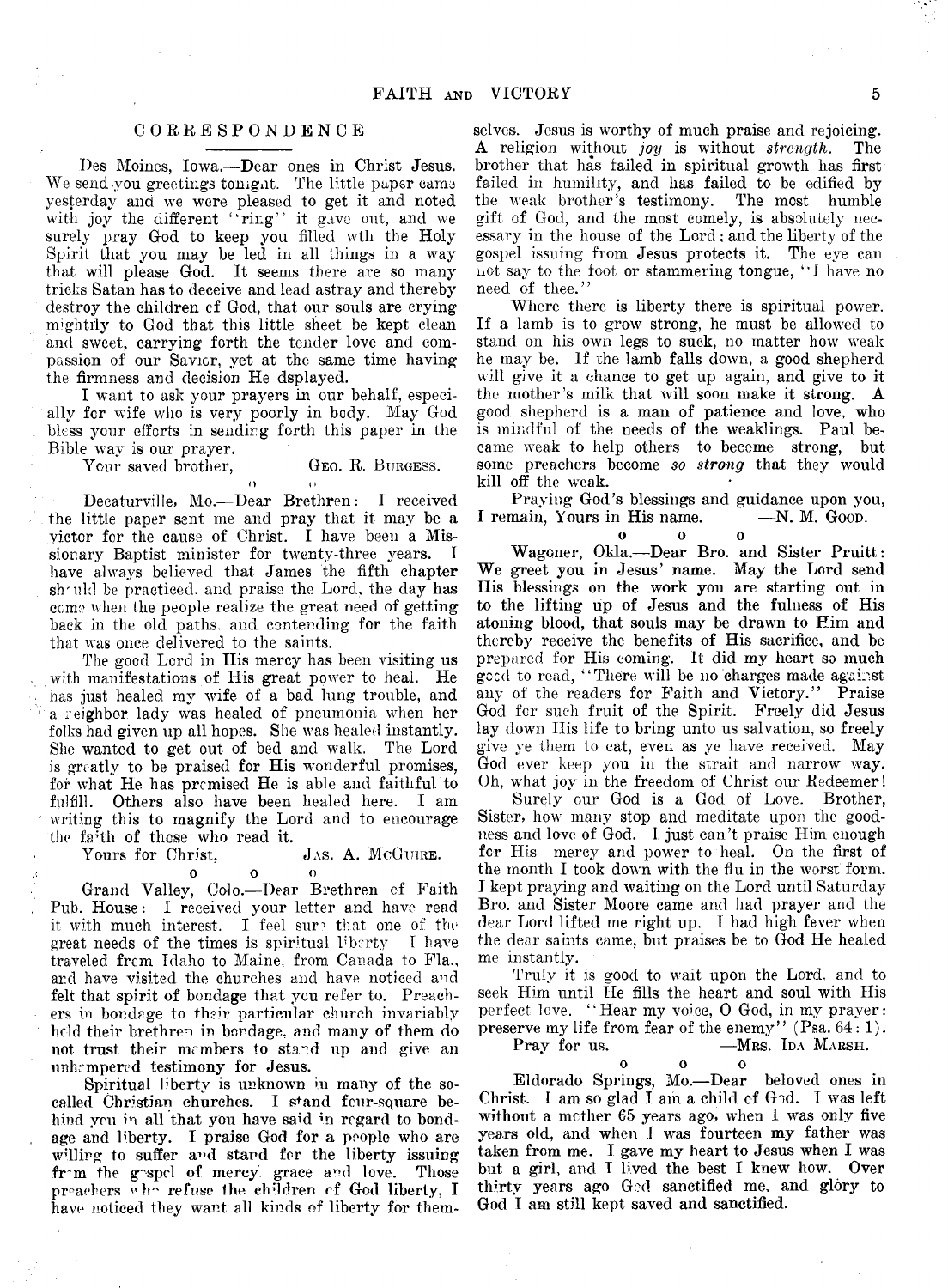**I am the mother of seven children, all saved. Four have gone home to live with Jesus and all are ready to go, praise the Lord. I do love God and all His saints, and I love sinners too. 1 did not get to go to school but very little, but I thank God 1 can read the Bible. We are poor in this world's goods, but thank God He has chosen the poor of this world** *rich* **in faith and heirs of the kingdom prepared for them that love Him, and the gift of Jesus and His salvation are unsearchable riches. I can say to the glory of God I am all the Lord's, walking in the light.** Praise the Lord for victory over all I know. I have **had a good many tracts sent to me to give out. ' ' Thanks be unto our God who giveth us the victory through the Lord Jesus Christ."**

**Please pray for me as I am not very strong in body, and have no income, but a little home the Lord has provided, for my stay here on this earth. I know we have a better home than this and I do want to see Jesus there. Glory to God, I am happy with Jesus alone. —Eliza B rower.**

o o o

**Fay, Okla.—My dear Brethren: Today I received a copy of your paper. I enjoyed reading it very much. I thank the Lord and you for sending it. May God wonderfully bless, lead and guide' you in your work to lift up Christ and to benefit souls is my prayer. I hope, by the grace of God, you shall be enabled to continue your good work in spreading the gospel by the printed page.**

**Please send me samples of tracts, and also continue to send me Faith and Victory as often as God permits. Trusting God shall in the future bless you in your labor in the vineyard of the Lord. I am as ever, Yours in the Master's service, J. G. Martin.**

**0 0 0**

**Wagoner, Okla.—Dear ones in Christ Jesus, in His name I send greetings. I am very sorry to know of the condition there but I was sure that if any of you were living true to the Lord that a separation was sure to come sometime, for the subscription charge was rushed over the saints after requesting careful prayer and writing how the Lord led. I know Bro. and Sister Janes personally and 1 do know he has let the Bible standard way below what he use to hold it. I am very sorry indeed and do pray God may if possible restore them back to a Bible standard. I am a minister and know how such hurts the cause. You know a minister has all such to meet in various places, so I wish you to give full particulars.**

**I know God will reward you for standing true on the Bible line with a free literature publication. My father, A. H. Moore, who lives at Stroud, Okla. is very much grieved. He has sent, as you know, a considerable amount to help to spread the gospel. Please write him a personal letter and state him the full particulars of the cause of the separation. I am sure God will bless you and him.**

**God is using me here in raising up a people for Him. so I desire an interest in vour devotion that** God may use me to His glory. Your Bro. set in the Bedy for the defence of the gospel, W. A. MOORE. Body for the defence of the gospel,

**Canute, Okla.—Dear Bro. Pruitt, many greetings to you: I wish.to thank you for sending me the little paper. I like it fine and the Lord has blessed it to my soul's good, praise His name. May God bless you in your work and keep it going for the glory of His name and the blessing of souls is my prayer.**

**As you remember after we received the first copy of ycur paper, we wrote asking for agreement in prayer for our sicknesses and afflictions. Praise the Lord, we have already been blest in answer to prayer. I feel so much better this morning, and I do praise God for it. I pray that He shall continue to answer prayer, and manifest His working hand for** needy ones, praise His name.

 $\begin{array}{ccccccc}\n\mathbf{0} & & \mathbf{0} & & \mathbf{0}\n\end{array}$ **Plainview, Ark.—Dear Christian friends: I am sending you a list of names of Christian people that l feel would be glad to have your paper and other literature. Oh, how glad I was to get the little paper, it was food to my soul. I do praise the Lord this morning for what He is to me. I am trusting Him for both soul and body. I just feel like by His grace, going all the way with Him. I find He is all I need, bless His name. I have been trusting Him for about four years, and I love to tell the world of our wonderful Savior. Oh, if those that do not know' Him could only be told of Him as He really proves Himself to those who have humbled their hearts and opened as He stood knocking. May sinners open their hearts to this faithful Friend and Savior. I** earnestly ask the prayers of all. With love to all, vour Sister in Jesus. **GELLE HAWKINS.**  $\frac{1}{2}$  your Sister in Jesus,

**0 0 0**

**Tabor, Iowa.—Dear Brothers in Christ, Greeting in Jesus' precious name: I read in your little paper that you had tracts to send out free. I am shut in** and can not get out to work for the Lord. I would **like to have some tracts and also continue to send me your good little paper. I praise the Lord that I am not shut in by sickness. The Lord healed me over forty years ago. I have trusted Him ever since and He has never failed, praise His name.**

**I am in my eighty-sixth year and the Lord keeps me day by day. I praise the Lord that I have access to the throne of grace through the sacrifice and mercies of Jesus our Savior. Praise the Lord. May He bless you in your wmrk and supply every need** is my prayer. **—** JENNIE LOGSDON.

**o o o**

 $\mathbf{o}$ 

**Seward, Okla.—How I praise my Shepherd for His great care for me both in soul and body. He magnifies Himself above His Word to me. He is so precious to me I am constrained to say as did David, ' ' I w'ill arise at midnight to give Thee praise. ' ' so sweet is our communion and the hope of glory thrills my soul. " Ask. and it shall be given you." I praise the dear Lord for healing my body. I was partly paralyzed in my r:gbt hip. Through the prayer of faith of the saints God healed me of that trouble. Praise His name. He is always as good as His Word. I am leanin g more ef His righteous ways day by day.**

**— Carrie Clark.**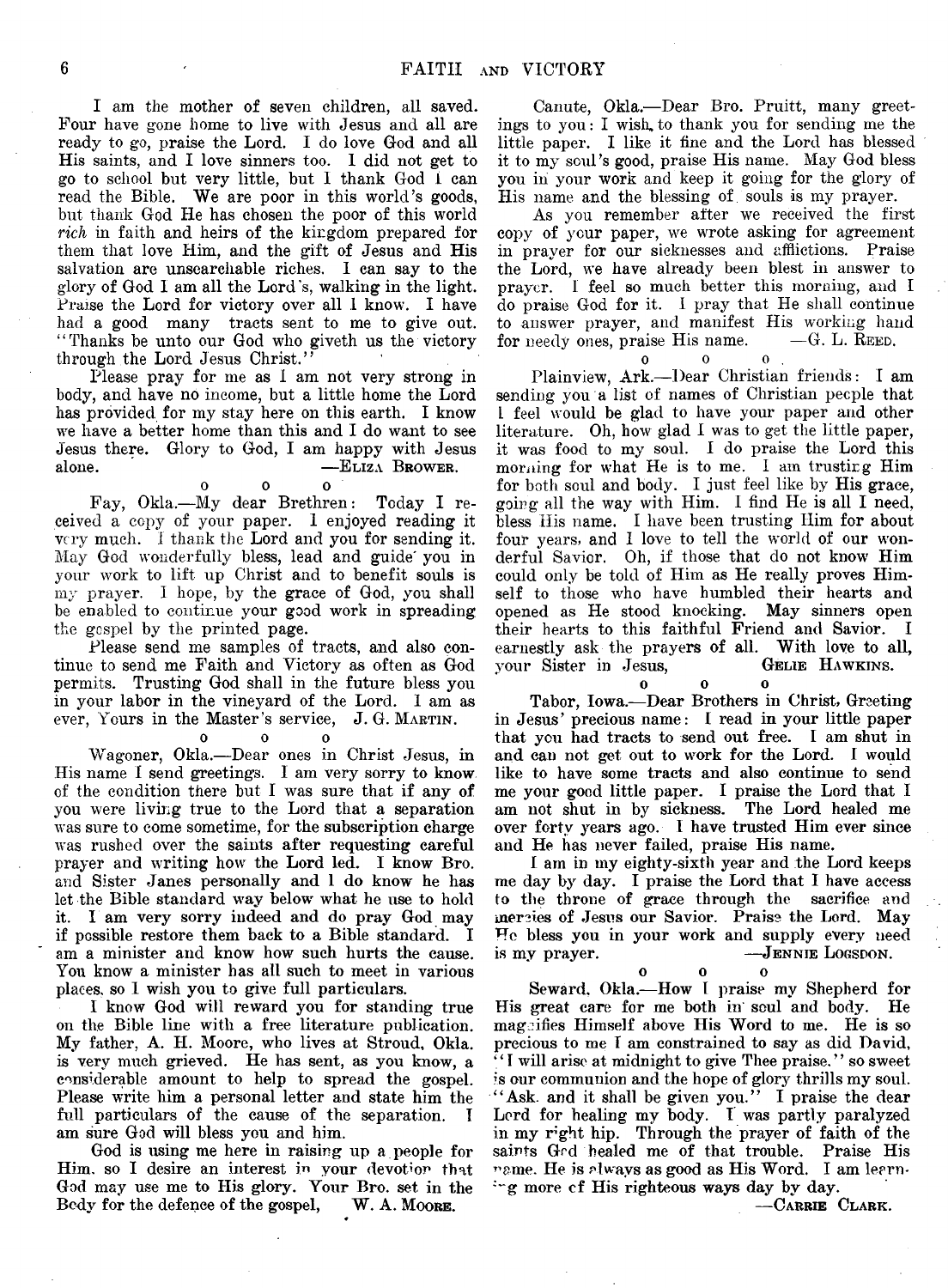**Center, Ala.—Ten years ago when the church of God was first raised up here, there were twenty-two in the congregation, saved and filled with the spirit of prayer and supplication. These were from nine to forty-five years of age. The church was called to pray for a neighbor woman who was at death's door. She was lost and undone before God. Her eyes were set and she had already seen her loved ones in the other world. The church went on their knees aski. g God to save her a while longer for the benefit** of her six children. We had only prayed a short **time when God healed her and saved her soul. She is a living witness of God's power today.**

**—L.** B. P ollard.

### ---------------- ()------------------ **THOUGHTS FOR MEDITATION**

**From Abel downward there has been one long** scene of bereavement and separation. **cf parting make up the greatest amount of earthly** suffering among the children of men. fr: m these griefs the saints have not been exempted. Bitter have been the farewells that have been spoken **around the death-bed, or in prisons, or on the seashore, or on the heme threshold, or in the city among stra: gers—the farewells of men who know that they w'll meet no more till the grave gives up its trust. Dc; ;h lias been the great scatterer. and the tomb has been the great receiver of the fragments. The** pain of parting, in the case of saints, has much to alleviate it; but still the bitterness is there, and our **hearts are made to bleed from the wounds thus made. But in heaven is reunion. During the night we have become scattered; in the morning when day breaks, we shall be gathered together. Here it is a smitten Shepherd and a scattered flock; there it will be a glorified Shepherd and a gathered flock. Everything connected with this reunion is fitted to enhance its blessedness. To meet again anywhere, or at any time,** will be blessed; how much mere blessed to meet at **such a time, in such circumstances, and in such a home! The dark past will lie behind us like a prison from which we have ccme forth, or like a wreck from which we have escaped and larded in safety in a quiet haven. We will meet at the marriage-table. We will meet under the shadow of the tree of life. We will meet beside the river of life. We will meet to keep festival, and sing the song of everlasting triumph. Oh, it was blessed to meet here for a day; bow much imre blessed tc meet there to part no more forever. It was blessed to meet here, even with parting full in view; how much more where no such cloud**  $overhangs$  our future.

**-I- -I- -I-**

**The question of the recognition of departed friends in heaven, and special and intimate reunion with them, Scripture and reason enable us to infer with almost absolute certainty. It is implied in the fact that the resurrection is a resurrection of individuals; that it is this mortal that shall put on im**mortality. It is implied in the fact that heaven is **a vast and happy society; and it is implied in the**

**fact that there is no unclothing of nature that we possess, only the clothing upon it of the garments of a brighter and more glorious immortality. When God** said in the ancient Eden, "It is not good for man to **be alone," there was a deeper signification in the words than could be exhausted or explained by the family tie. It was the declaration of an essential want, which the Creator in His highest wisdom has impressed upon the noblest of His works. Life of all kinds tends to companionship, and rejoices in it, from the larva and buzzing insect cloud up to the kingly lion and the kinglier man. It is a social state into which we are to be introduced there, as well as a state of consciousness. Take comfort, then, those of you in whose history the dearest ties of life have been severed by the rude hand of Death, those whom you have thought about as lost, except to present sight. Perhaps even now they are angel watchers, screened by a kindly Providence from everything about, that would give pain; but if you and they are alike in Jesus, and remain faithful to the end, doubt** not that you shall know them again. It were strange **if amid the multitude of earth's ransomed ones that** we are to see in heaven we would see all but those **we most fondly and fervently long to see! Strange if in some of our walks along the golden streets we never happen to light upon them! Strange if we did not hear some heaven song, learned on earth, thrilled by some clear, ringing voice we have often heard before!**

**" But," says one, " can I be happy in heaven** when I know there that some loved one-some **brother, or sister, or wrife, or husband, or parent, or child,—is in perdition, or living in sin in the world** and on the way to everlasting destruction?"

**This is a mystery that God has not seen fit to make clear to us. We should remember that He is the Father of all men, in a more exalted sense than any parent can be, and that His attachment to His children is greater than ours possibly can be, and that His great heart of love is ever yearning for the salvation of all. And yet, when the period of their** prebation has expired, and they persist in their re**bellion against Him, He. consistent with His love and compassion, forever banishes them to hopeless misery. God destroyed the people of the antediluvian world, and the cities of Sodom and Gomorrah; and yet they were His children, and the objects of His love. We are to be like God. We are to have His Spirit, and to be in perfect harmony with Him in all thugs. If then God can, consistently with His character for love and compassion, eonsig** 1 **the wicked to everlasting destruction, we must be. we can be, able to consent thereto. Says Dr. John S. 0. Abbott, " If God. our loving, heavenly Father, can be happy** on His eternal throne while some of His childern are in persistent rebellion against Him, and are suffering **the rebel's dreadful doom, earthly parents, translated to heaven, sharing God's nature, with soul's ennobled,** expanded. illumined with celestial light, will certainly **witness nothing in the administration of God's gov**ernment which will thrill their souls with anguish." **— Wm. P unshon.**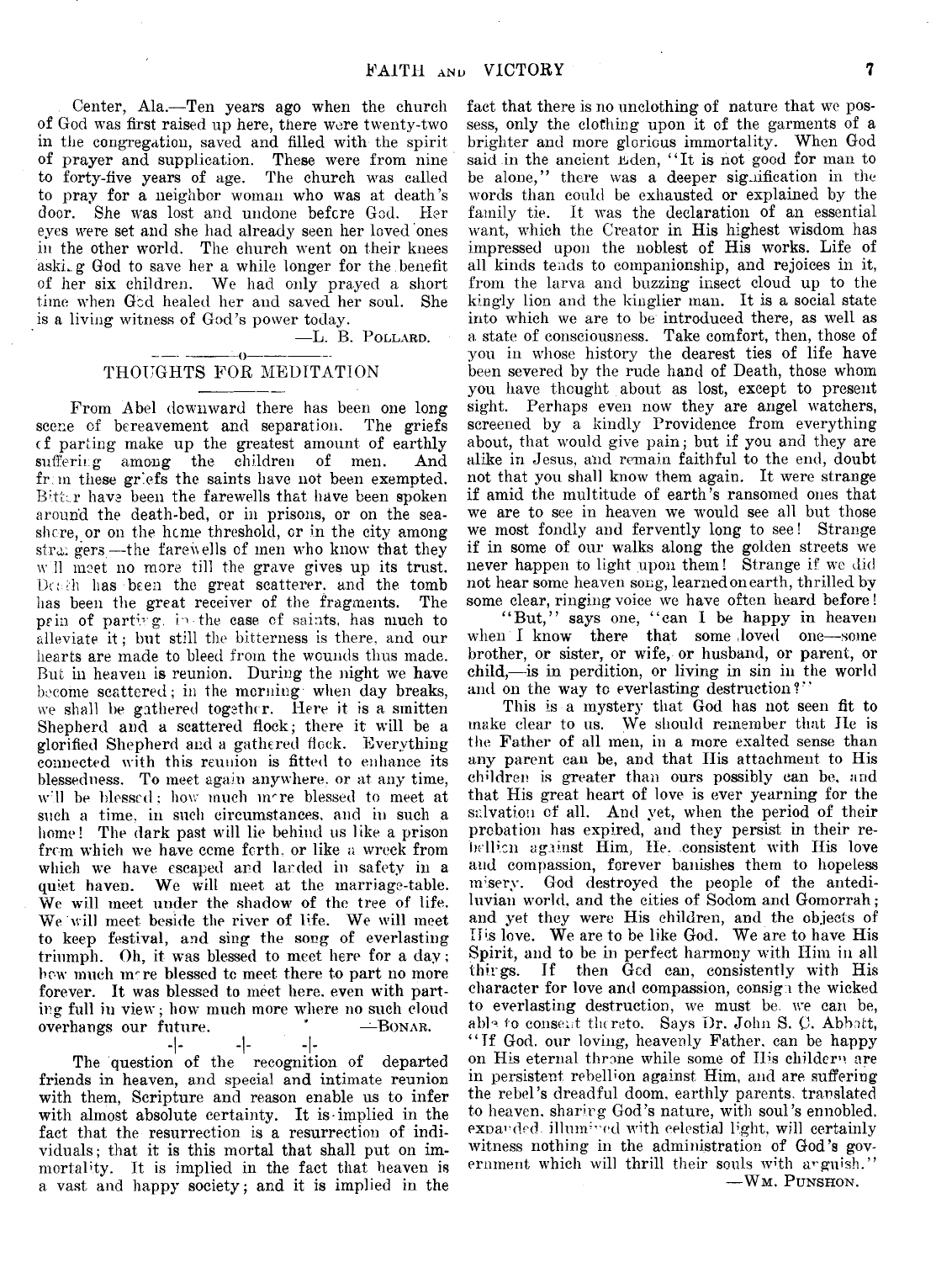## *" Launch out into the deep"* **(Luke 5: 4).**

One of the special marks of the Hely Ghost in the **Apostolic Church was the spirit of boldness. One of the most essential qualities of the faith that believes for and expects great things from God, is holy audacity. "Where we are dealing with a supernatural Being, and taking from Him things that are humanly impossible, it is easier to take much than little; it is easier to stand in a place of audacious trust than in a place of cautious, timid clinging to the shore. Like wise seamen in the life of faith, let us launch out into the deep, and find that all things are possible with God, and all things are possible unto him**  $\begin{bmatrix} -\text{SetL} & \text{BY} & \text{MatrixLDA} & \text{PAULSEN.} \\ \hline \end{bmatrix}$ 

## **--------------- o------------— OUTWARD ADORNING**

**If you could be as humble (when you wear ornaments and worldly dress) as when you choose plain** apparel (which 1 flatly deny), yet you could not be<br>as beneficent, as plenteous in good works. Every as beneficent, as plenteous in good works. **shilling which you save from your own apparel you may expend in clothing the naked and relieving the poor, whom ye have always with you. Therefore every shilling which you needlessly spend on your apparel is, in effect, stolen from God and the poor.**

**For what end did you buy these ornaments?** To please God? No! but to please your own fancy **or to gain the admiration and applause of those that were no wiser than yourself. If so, what you put upon yourself you are, in effect, tearing from the back of the naked; as the costly and delicate food** which you eat you are snatching from the mouth of **the hungry. For mercy, for pity, for Christ's sake, for the honor of His Gospel, stay your hand. Do not throw this money away. Do not lay it out on nothing, yea, worse than nothing, what may clothe the poor, naked, shivering fellow creature!**

**Many years ago, when 1 was at Oxford, on a cold winter's day, a young maid (one of those we kept at school), called on me. I said, " You seem half frozen. Have you nothing to cover you but that thin gown?" She said, " Sir, this is all 1 have." I put my hand in my pocket, found no money left, having just paid away all that I had. It struck me, will my Master say, " Well done, good and faithful steward! Thou hast adorned thy wall with the** money which might have screened this poor creature<br>from the cold." O justice! O mercy! Are not **follogieral from the cold interval or**  $\mathbf{r}$  **or**  $\mathbf{r}$  **or**  $\mathbf{r}$  **or**  $\mathbf{r}$  **or**  $\mathbf{r}$  **or**  $\mathbf{r}$  **or**  $\mathbf{r}$  **or**  $\mathbf{r}$  **or**  $\mathbf{r}$  **or**  $\mathbf{r}$  **or**  $\mathbf{r}$  **or**  $\mathbf{r}$  **or**  $\mathbf{r}$  **these pictures the blood of the poor maid? See thy expensive apparel in the same light; thy gown, hat, head-dress! Everything about thee which cost more** than Christian duty required thee to lay out is the **blood of the poor. Oh, be wise for the time to come! Be nrre merciful, more faithful to God and man, more abundantly** *adorned* **(like men and women professing godliness)** *tvith good works.*

**It is stark, staring nonsense to say. " Oh, I can afford this or that!" If you have regard to common sense, let that silly word never come :nto your mouth. No man living can afford to throw away any part of that food or raiment into the sea which was lodged**

**with him on purpose to feed the hungry and clothe the naked. And it-is far worse than waste to spend any part of it on costly apparel. For this is no less than to turn wholesome food into; deadly poison. It is giving so much money to poison both yourself** and others, as far as your example spreads, with pride, **vanity, anger, lust, love of the world, and a thousand foolish and hurtful desires which tend to " pierce them through with many sorrows." 0 God, arise and maintain Thine own cause! Let not. men and devils any longer put out our eyes and lead us blind**fold into the pit of destruction.

#### **---------------o--------------- A CONFESSION**

**We wish to confess to our readers that naturally we are very weak and shrink from the thought of being of any value in service to God and help to man. But God, who knoweth the hearts of all men, has, by the working power of His Spirit brought about changes until we now find ourselves in a very responsible position. Many times while we were in prayer and waitings before God, we asked Him to let us lock up the Faith Publishing House and get manual labor for the supporting of our family, but the answer** came with darkness to our soul. Having no heart to **reply against God, we began to work on Faith and Victory, and Oh, what an approval of blessings the Lord poured out on Bro. Longley and myself that day. We cannot find words to express the goodness of God.**

**Since this work has been left to us we have had many to advise and counsel us concerning just how and what a paper ought to be, and the doctrines it ought to contain and stand for. Yes; they were sincere, God-fearing folks whom we love as Brethren in Christ and we appreciate their counsel, but considering the confusion and strife that exists in and between the believing children of God today, we are constrained by the love of God to believe that the people need more than doctrines and law.**

**You take what is known as the tongues people, and among them ycu will find all kinds of doctrines, separating and dividing them, and many in their ranks are far from being lowly and meek, which are the fruits of the yoke of Jesus. Others who claim to** be filled with the Holy Ghost are bearing the fruits **of carnality in a marked degree, and seme of their leaders are actually living in adultery; still others are -so full of law and God's plans of saving a soul that they are in misery because all others that differ with them, and will not receive their instruction are of the devil. Yet, among them we find many precious souls that deplore these things, and are grieved at heart because they exist.**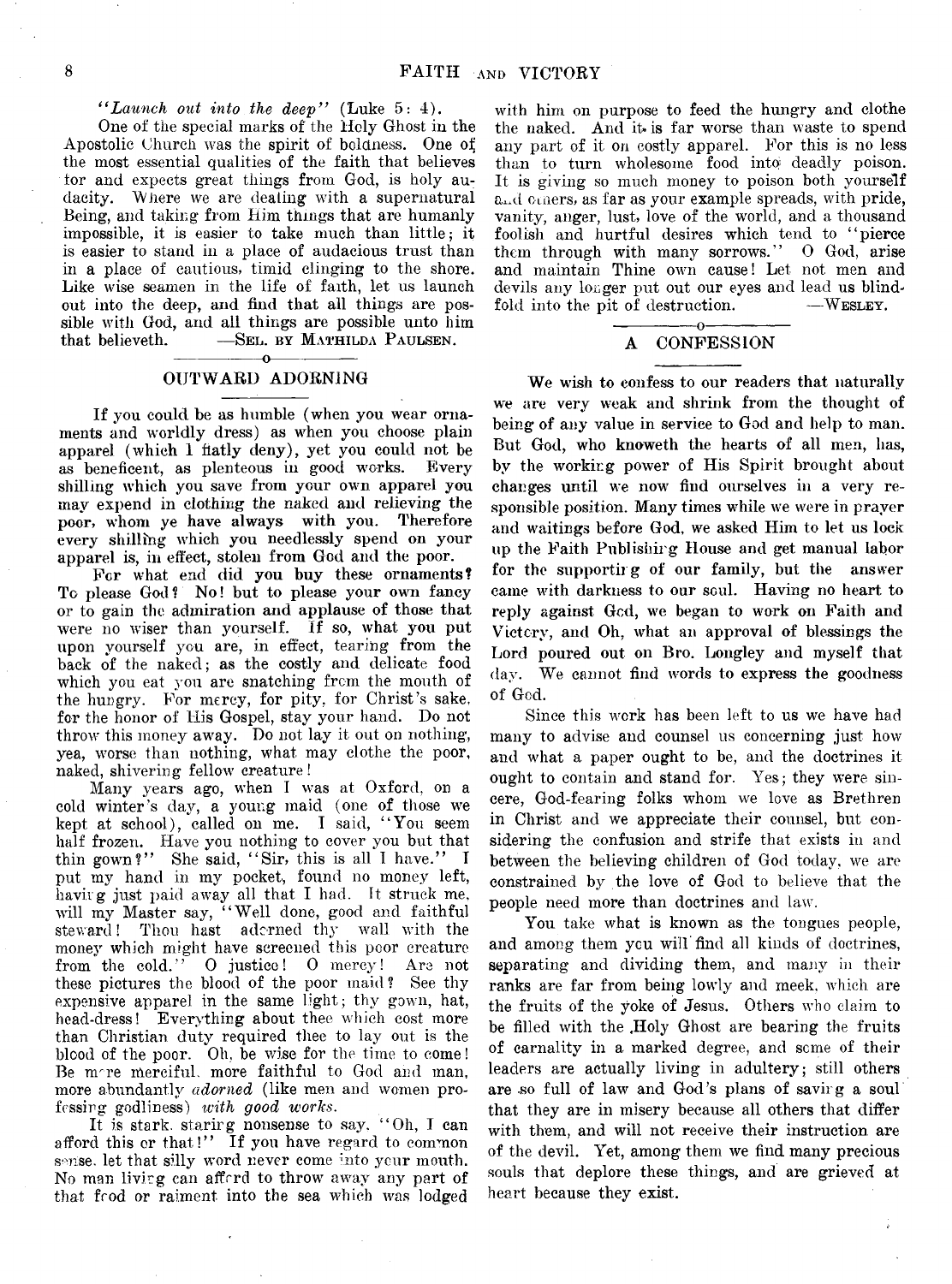**Among us, the Church of God people, we find almost the same condition existing in different manners, such as envy, strife, contention, confusion, division and wicked spirits working in the leaders drawing disciples after them in cunning, crafty ways, showing the Pharisee spirit in a marked manner.** Others are so full of "this reformantion" and doc**trines that go with it they are just ready to disfellowship you if you do not preach them and bind them on every one, and sometimes they get very carnal about this. Still others will get together and speak of one another as " the saints" and what love they** have for them, that you would think they had a **corner on salvation. And oh, how churchy some of us get just because we have the proper name. This church pride is hatching out and growing up some of the strongest Pharisee spirits in the land.**

**For all this we find among those that call them**selves "the Church of God" many pious and sweet**spirited souls, real humble saints of God, and they in like manner are grieved at the condition, and are losing much sleep and shedding many tears, and no doubt God is bottling up their prayers and tears against the day of His wrath on ungodly men and seducers.**

**Consider our Nazarene folks. They are not without their troubles. Many among them are weak and carnal with their jesting and joking and telling funny tales that tickle the flesh, but they are supposed to testify in meeting that they are saved, sanctified and satisfied to be in good standing, and to make it very plain that they love the Nazarene church, and are filled with much pride with this fact. Some of their ministers are so filled with self and become inflated and puffed up until others would almost be constrained to look on them as Christ Jesus in order to please them. Yet, among them you will find many, who are dear and precious and blessed of the Lord, that are much grieved of the condition of the Church.**

**Brthren, we are just creatures that God has created for 11 is pleasure, why should we be puffed up for one against another? We have nothing that is good except we have received it from God, and if given from God why boast as though we had not revived it? Paul says, " As ye have received Christ Jesus, so walk ye in Him." Did you not receive Him when vcu became very humble in heart, willing to be as one of His hired servants? Then let us walk with all humility, forbearing one another in love.**

**The angels in speaking to the shepherds on that memorable night of the birth of Jesus, said, " Peace on earth, and good will toward men." And dear** **souls when Jesus comes into your heart He brings peace, and you have a good will toward all men. if you continue in His goodness this good will toward all men will continue to bear fruits of its presence.**

**Many today, zealous for God but not according to knowledge, are trying to establish their own righteousness instead of being established in the righteousness of Jesus. The need of today is to be filled with divine love which Paul declares to be the greatest of all. Jesus says, " To love the Lord thy God with all thy soul, mind and strength and thy neighbor as thyself, is the greatest commandment." " Greater love hath no man than this, that he lay down his life for his friends." So let glory, honor, majesty and dominion be ascribed unto our\* God forever, and the peace of God rule in your hearts. Amen.**

**Brethren, we are not builders, but just stones** in the building. In His service, FRED PRUITT.

**As no one could have entered into the spirit of the sor.g of the saved hosts of Israel, nor adopted its sentiments truthfully, who had not undergone the previous experience of Egyptian bondage, the hard ships and inconveniences of the wilderness life, and the perils of the Rad Sea, and the pursuing hosts of Egypt, and complete and everlasting deliverance therefrom, so now no one can enter into the song of the redeemed in heaven who has not undergone the previous experience of bondage to sin, the toils and privations of the wilderness life, the assults of the devil, and the bitterness of death, and complete and everlasting deliverance from all these by the blood of the Lamb. Redemption's song must, then, be learned here. It is commenced in prayers and sighs; it is carried on amidst tears and toils, afflictions and sorrows, until it merges into a shout of triumph in** heaven. —*J***<sub>ACOB</sub> HOKE. ---------------o---------------**

## **MINDING THE THINGS OF THE FLESH**

**We are praising God this morning for Ilis great love and mercy to all people, for He is helping us to see more and more that His dealings with men are righteous, yea, altogether righteous. We see men and women everywhere that God has fallen on and they are being broken and being ground. Oh, that souls could see the depths of the mercy of God toward them, they would surely lay down this life that they** might have His life dwelling within them. We read **in Jno. 3: 16, that, " God so loved the world that He gave His only begotten Son that whosoever believeth in Him, should not perish, but have everlasting life." Now if people really believe in Him they will act like it, for the Scripture saith, " Out of the** abundance of the heart **we mouth speaketh,**" also. **" By their fruits ye sk»d know them;" and John**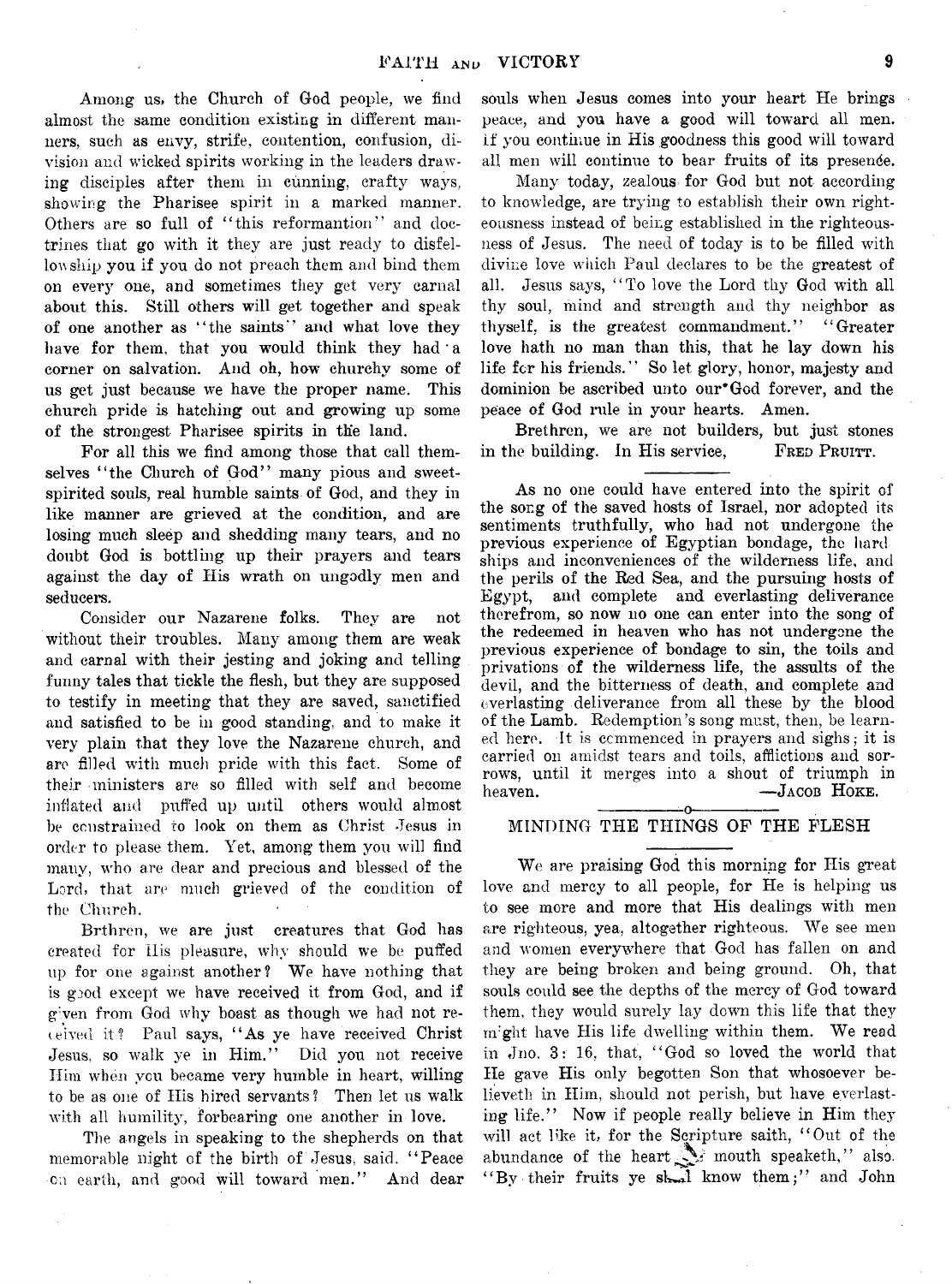**says we should try the spirits to see whether they are of God-or not. So, by the help of the Holy Spirit, our Teacher, we will attempt to do this.**

**In the first place we wish to show ' ' that they that are after the flesh, do mind the things of the flesh: .... for to be carnally minded is death; but to be spiritually minded is life and peace. Because the carnal mind is enmity against God: for it is not subject to the law of God, neither indeed can be" (Romans 8: 5-7).**

**We will first turn to some people that walked in the flesh and so did not please God. Beginning at the fifth verse of the sixth chapter of John, and reading down to the fourteenth verse we find that Jesus fed the multitudes With a few fishes and loaves, and when those men saw the miracle that He did they wanted to take Hrn by force and make Him a king, but these men, being carnal and livng in the flesh, could knew no better nor have any other desire than to exalt the flesh, and they grieved the Lord so He departed into a mountain Himself alone, and no doubt poured out His heart to the Father, that He might have wisdom to know how to clearly teach them the ways of God.**

**These men were so fleshly minded that they thought He was coming to be a literal king and so it is today, many who have a fleshly mind make a great ado about Jesus' coming back to this earth to set up a literal kingdom where the flesh will be exalted a thousand years or more; and taking the Scripture they use the promises that the humble and crucified servants are heir to after this mortal has put on immortality, and death is swallowed up in victory, and with these they make a great stir about how much the flesh will be exalted when Jesus reigns on the earth. They seem not to know that Jesus is reigning** *now* **in the hearts of those who are dead to sin and self and whose life is hid with Christ in God. If they would cease to exalt the flesh, and would hate a fleshly life here and also in their age to come, and be willinng to suffer in the flesh, insomuch as to cut off an arm, a hand, or to pluck out an eye and cast it from them, and let Jesus heal the wound, then they too would see Him in the mountain (Mount Zion) where He has departed and hid Himself from them and their fleshly ambitions. They could truly know that many of the promises that they use to exalt the flesh in the thousand years they speak of, would be fulfilled now, by livirg in the Spirit.**

**After Jesus had left and crossed the lake, they too took boats and crossed, also seeking for Him, and Jesus said, " Ye seek me, not because ye saw the** miracles I did, but because ye did eat of the loaves.

**and were filled." So we find a great many following Jesus today, who are living in the flesh, following Jesus for the loaves and fishes, such as honor of men, fine clothes, wealth, fame, a life of ease, pleasure, popularity, to be with the crowd, to hide from the world their wicked deeds, and last, but not least, for the glory of their supposed millenial reign, where, according to their thoughts, the flesh will be greatly exalted. With this hope in view many of them bind themselves under the law. and under rules, not honoring to the flesh, for a show of godliness, but when they talk about their millenial age, they get worked up and often cry, " Glory to God," and become very much alive because of the imagined hope of the exalted flesh, and so on all these fleshly things do they feast, seeming not to know that all are to " perish with the using," even as did the loaves and fishes.**

**Remember, dear souls, that they that sow to the flesh shall of the flesh reap corruption. Also not every one that saith Lord, Lord, shall enter into the kingdom of God. Satan is getting a great many in these days to slide out of God's hands into his, not changing names, but masters; and he loves them the best, because he can more readily deceive other souls with them. May God arouse souls from their slumbers and help them to see that many are following after a spirit and seem alive unto the real-God. but are really born of another spirit and by their fruits, we who are hid with Christ do know them, for the Word says in 2 Cor. 11: 14, " Satan himself is transformed into an angel of light. Therefore it is no great thing if his ministers also be transformed as the ministers of righteousness; whose end shall be according to their** *works."*

Also we learn in 2 Thess. 2: 9, that the evil one **" whose coming is after the working of Satan, with all power and signs and lying wonders, and with all deceiveableness of unrighteousness in them that perish;" is to be revealed or be in great power just before Christ's coming. So let us beware of all that savers of these deceptions, and walk according to the Word of God.**

**May God help truth-seeking souls to know that** Jesus meant it when He said, "If any man come **to nr1, and hate not ....** *his own life* **also, he can not be my disciple," and " Whosoever he be of you that forsaketh not all that he hath, he cannot be my disciple" (Luke 14: 26, 33). " He that loseth his life [his fleshly self-seeking life] shall find it fa glorious resurrection life, a life hid with Christ in God] " (Matt. 10: 39). Let us willingly lose our life here that we may gain a better one which shall en**dure eternally,  $-$ **FRED** PRUITT.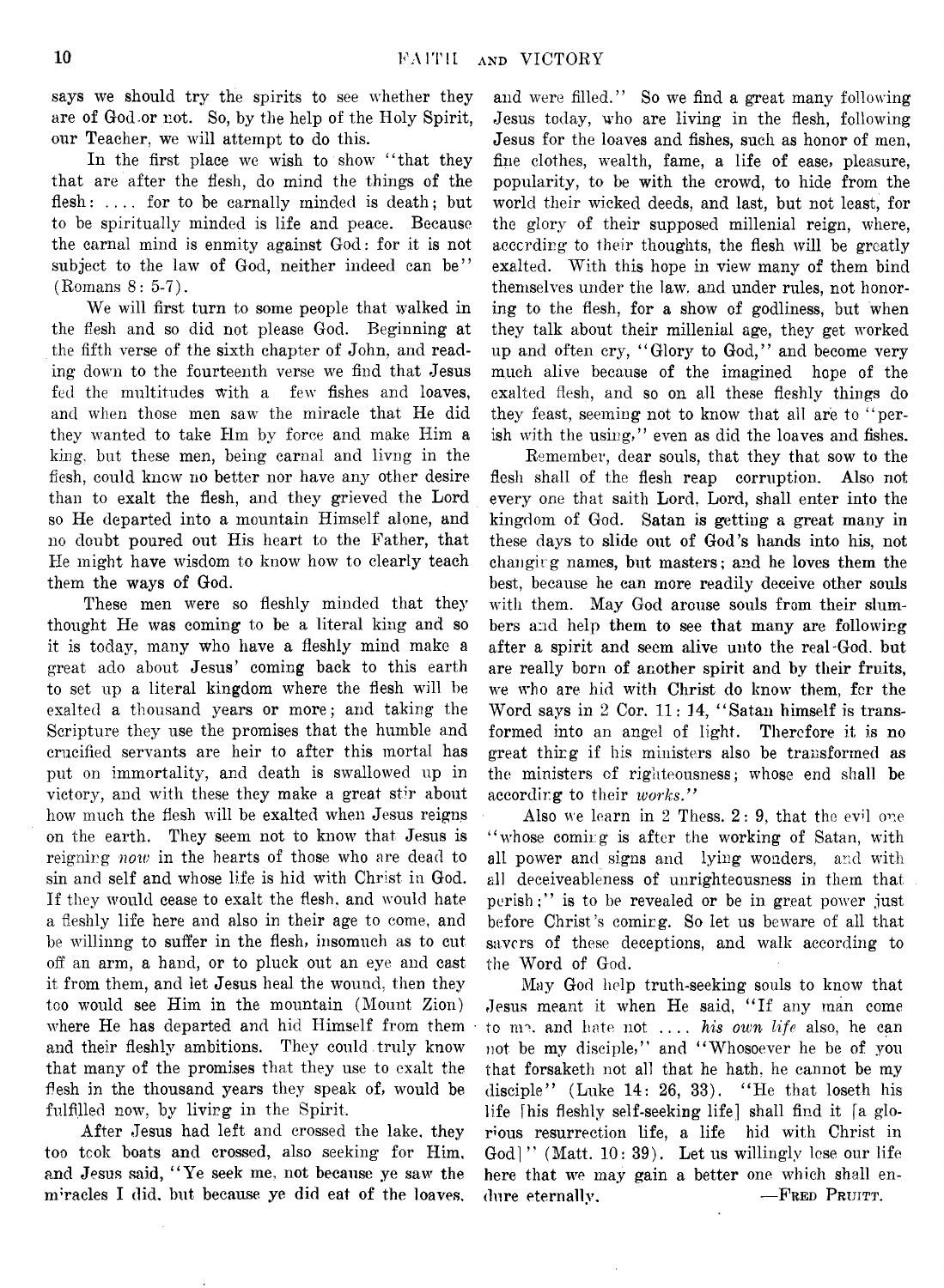## **IT WAS FIRM; IT HELD!**

**Once I was in a desperate plight. In a foolish moment, before I could swim, I tried to float across a narrow running stream, and I soon reached the opposite bank. Full of confidence in my ability to repeat the performance, 1 attempted the return journey, but on reaching the middle of the stream I lost confidence and went under. In an instant I was in A DESPERATE POSITION. No help was near;** the current was carrying me down, and I was strug**gling frantically.**

**I knew I had NO HOPE. Any person who has** had a similar experience, knows what my despair was, but such is nothing to the awful condition of **" Having NO HOPE, and without God in the world."** Such an one we would point to the Lord Jesus Christ. **If you have no hope, accept Him, and He will be your " hope," and you will join witli us in " looking for that blessed hope"—the appearing in glory of the great God and Savior, Jesus Christ, who gave Anmself for us.**

**But back to my own need that day. I have often heard that a drowning man clutches at a straw, and as I struggled 1 noticed a stake of wood near me, hardly an inch out of the water. It was with my last ounce of strength 1 grasped at that stick. I felt that if it failed me, I would sink like a stone, for I knew 1 could not struggle any longer. In desperation then I threw my all on that stake of wood, and if it failed I was lost, it was FIRM : IT HELD, for its root was bedded in the bottom: I was safe, and SAVED—saved by a despised root of a tree which had been washed down in a flood.**

**For many a long day it remained there, and I have seen others swimming around it, for it was near the middle of the swimming pool, but I never saw one who took any notice of it, but 1 could look at it and say, " You may despise it, but it SAVED ME."**

**On Calvary's hill there stood a middle cross, and** on it was One who was "despised and rejected of **men; a man of sorrows, and acquainted witn grief. ' ' Yet He is the One who died to save me, and although men on every hand see nothing worthy of notice in Him as they hustle through life, there are those who once in their lives, came to an** *end* **of** *themselves,* **and rolled their all upon Him. Because they had NO HOPE, they believed on the Lord Jesus Christ, and were SAVED.**

**" Though the world may say**

**There is hope some other way,**

**I 'm depending on the BLOOD."**

**Reader, God knows your heart, it is open to Him. and it is not necessary for you to answer me any question, but you must answer God, either in TIME or ETERNITY. He knows your innermost struggles, and is telling you. " The word is nigh thee. .. That if thou shalt confess with thy mouth the Lord Jesus, and shalt believe in thine heart that God hath raised Him from the dead, thou shalt be saved." Sin is troubling you, and His answer to**

**you is, " The blood of Jesus Christ His Son cleanseth us from all sin," so, if your need is desperate, His provision meets it, and more, He pleads with you to " BELIEVE ON THE LORD JESUS CHRIST, AND THOU SHALT BE SAVED." — See.**

## **---------------O-----:--------- IN CHRIST'S STEAD**

"Now then we are ambassadors for Christ, as **though God did beseech you by us: we pray you** *in Christ's stead,* **be ye reconciled to God," said Paul, who, though he had done many things contrary to Jesus of Nazareth, had bound and committed to prison and consented to the death of many faithful saints, yet he was humbled when Jesus appeared to him and asked him why he persecuted Him. He obtained mercy because of Ignorance and unbelief, and called upon the Lord who washed away his sins in His precious blood. Surely the Lord desires every redeemed soul to be a representative in some way of Himself. Even when the Lord put His Spirit upon the seventy elders to help Moses bear the burden of the great people, and they began to prophesy and teach** the people, two of them remained in the camp among **the people. Then one came running, saying, " My lord Moses, forbid them!" But Moses said, " Would God that all the Lord's people were prophets, and** that the Lord would put His Spirit upon them."

**Dear souls, it is by the mercies and virtues of the blood of Jesus that we are reconciled to God. for He has concluded all under sin that He might have mercy upon all. Oh, to see the greatness of the sacrifice of Jesus who was made sin for us who knew no sin, that we might be made righteous before God. Surely to see, realize and partake of this as it is brings** humbleness in the heart (yet not without firmness **against the evil spirits that are numerous to take advantage), and bears the fruits that teach us " not to think of men (neither ourselves or others) above that which is written, that no one of you be puffed up for one against another. For who maketh thee to differ from another, and what hast thou that thou didst not receive?" (1 Cor. 4: 6-7).**

**There can be great zeal for supposed God-service, even to the extent that Jesus said, " He that killeth you will think that he doeth God service," even as** Paul when he was halted that mid-day, was exceeding **zealous of the traditions of his fathers. But it was God's purpose to** *reveal* **His** *Son in him,* **and, dear ones, this is the purpose and pleasure of the Father in souls, redeemed unto Himself by the blood of Jesus: that it be no longer 7 but** *Christ* **that liveth in me. Tn further speaking to the Galatians, Paul says,**